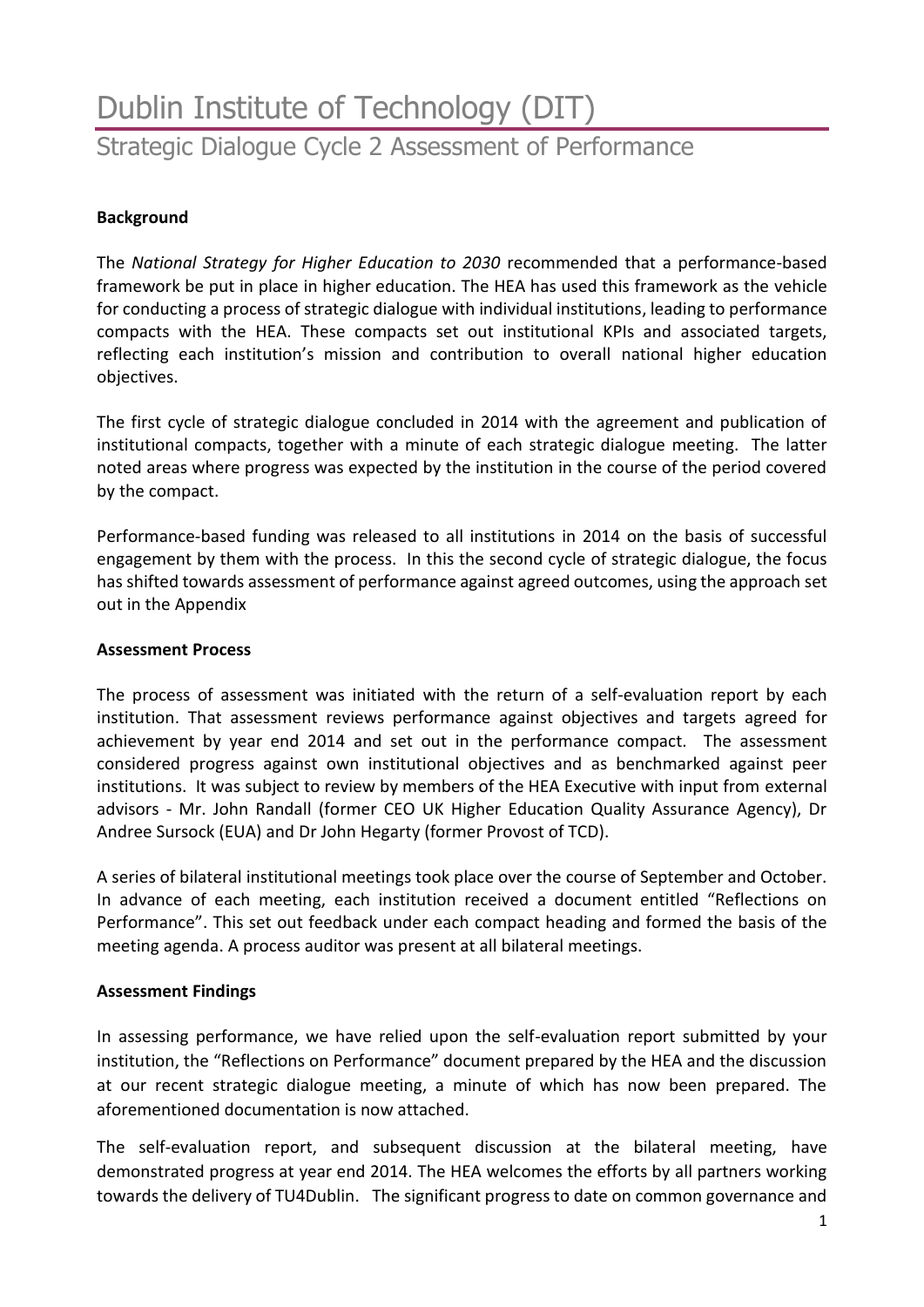organisational structures is acknowledged. The significant effort attached to relocation to Grangegorman is also acknowledged.

In addition, DIT can point to efforts to benchmark the institution against comparators internationally. In some parts of the self-evaluation report, however, the self-reflection is lacking and further detail should be provided on internal analysis of performance and how the institution is learning and developing its capacity in this regard.

Some targets in respect of access, participation and lifelong learning have not been met, notably those relating to flexibility of accessing provision and part-time provision. While noting the justification for same in the self-evaluation report, and further comments at the meeting, DIT is advised to keep such targets under review given the central role of the institution in this area and in respect of the differentiated TU mission.

The delay in the implementation of the institution's research action plan has had significant implications in terms of the institution's failure to meet a number of interim targets in this area. DIT also discussed a number of additional environmental factors such as the adverse funding environment, a national decline in PhD numbers and the RGAM weighting attached to research in the IoT sector. In advance of the next cycle of this process, the institution must ensure that sufficient progress has been made in the delivery of this action plan and consider the need to revise targets if appropriate. As noted in the "Reflections" document, a range of measures have been put in place to address this point. DIT has also raised wider issues in relation to funding following the preliminary notification of the outcome of this round.

The institution is requested to reflect on the implementation of the International Strategy and associated metrics to measure its success and consider the need to revise targets if appropriate. As noted in the "Reflections" document, DIT has set out their commitment to address the internationalisation agenda, by reference to a range of measures.

This places DIT in category 2 in the Appendix. The institution is advised to address the above areas as a priority, reframing compact objectives as necessary, to ensure release of performance funding in future cycles.

# **Issues of general application**

In addition to the institution specific issues identified above, the HEA identified the following issues of general application over the course of the bilateral meetings.

- The weakness of benchmarking at institutional, faculty or disciplinary level as a means of setting context for the statement of institutional ambition.
- Objectives should be reviewed to ensure that
	- o they are appropriately linked to overall institutional strategy,
	- o they represent a performance stretch in ambition, and
	- o they have an appropriate balance between process and outcome.
- There is a need to ensure that institutions are prioritising between the domains of the compact in the light of their institution's particular mission and strengths.

Institutions are required to have regard to these when reporting on 2015 performance in 2016 and in future compact preparation and reporting.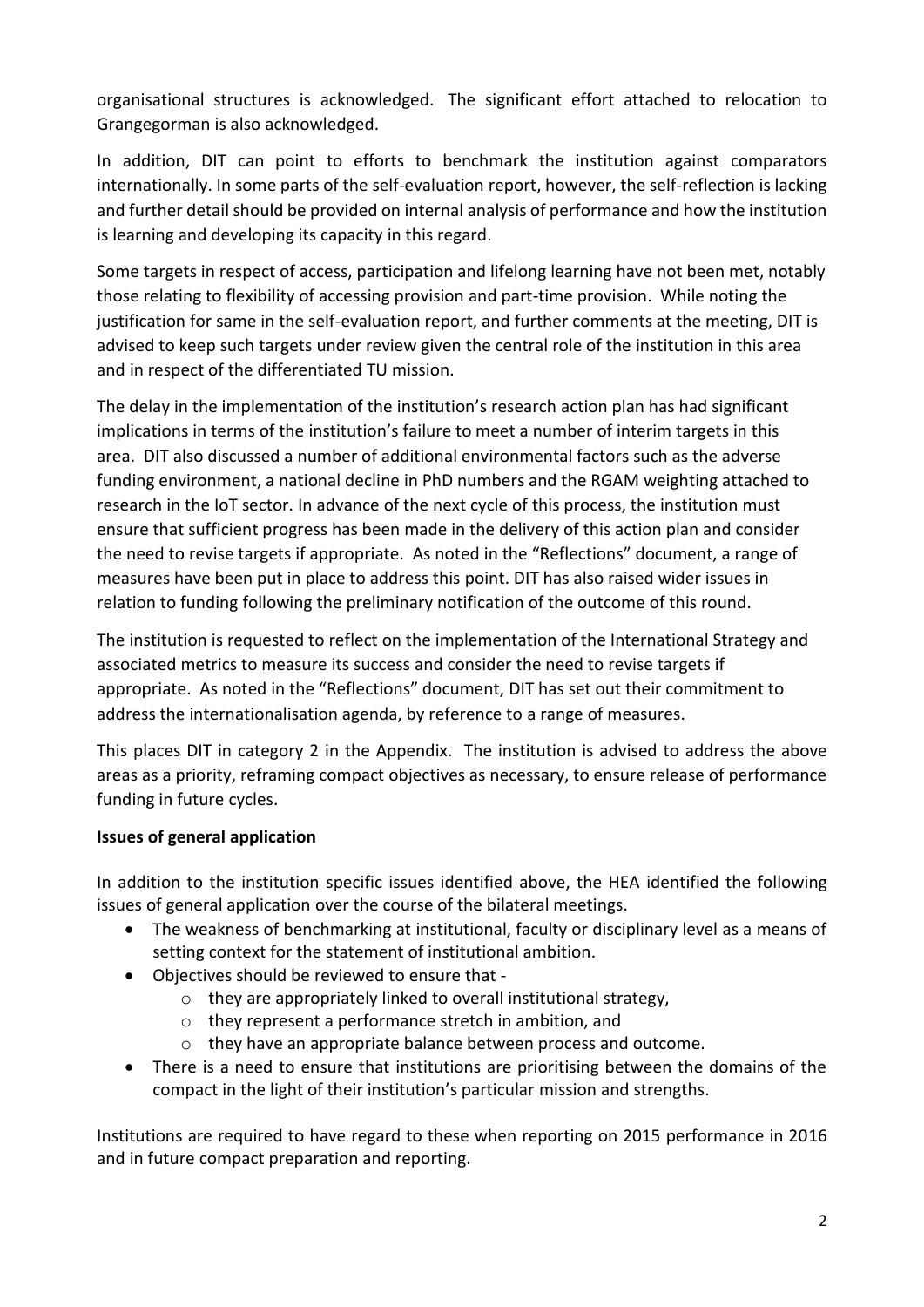In addition, as discussed at the bilateral meetings, the HEA will further reflect on the future development of the strategic dialogue process. In particular, how the process can foster the setting of higher risk or stretch targets while accepting that not meeting such targets may not represent failure.

## **Next steps**

In addition, all HEIs are invited to review the objectives set out in their compacts, in the light of experience of first year reporting. The review should consider whether:

- Any objective should be re-formulated to "stretch" the HEI more, so as to incentivise continuous improvement;
- Any objective related to the development of process should be redefined to place greater emphasis on the outcomes the process is intended to deliver;
- Any objective should be dropped, to enable resources to be better focussed on objectives which are more mission-oriented;
- Any objective should be modified to reflect significant changes in the environment in which the HEI operates.